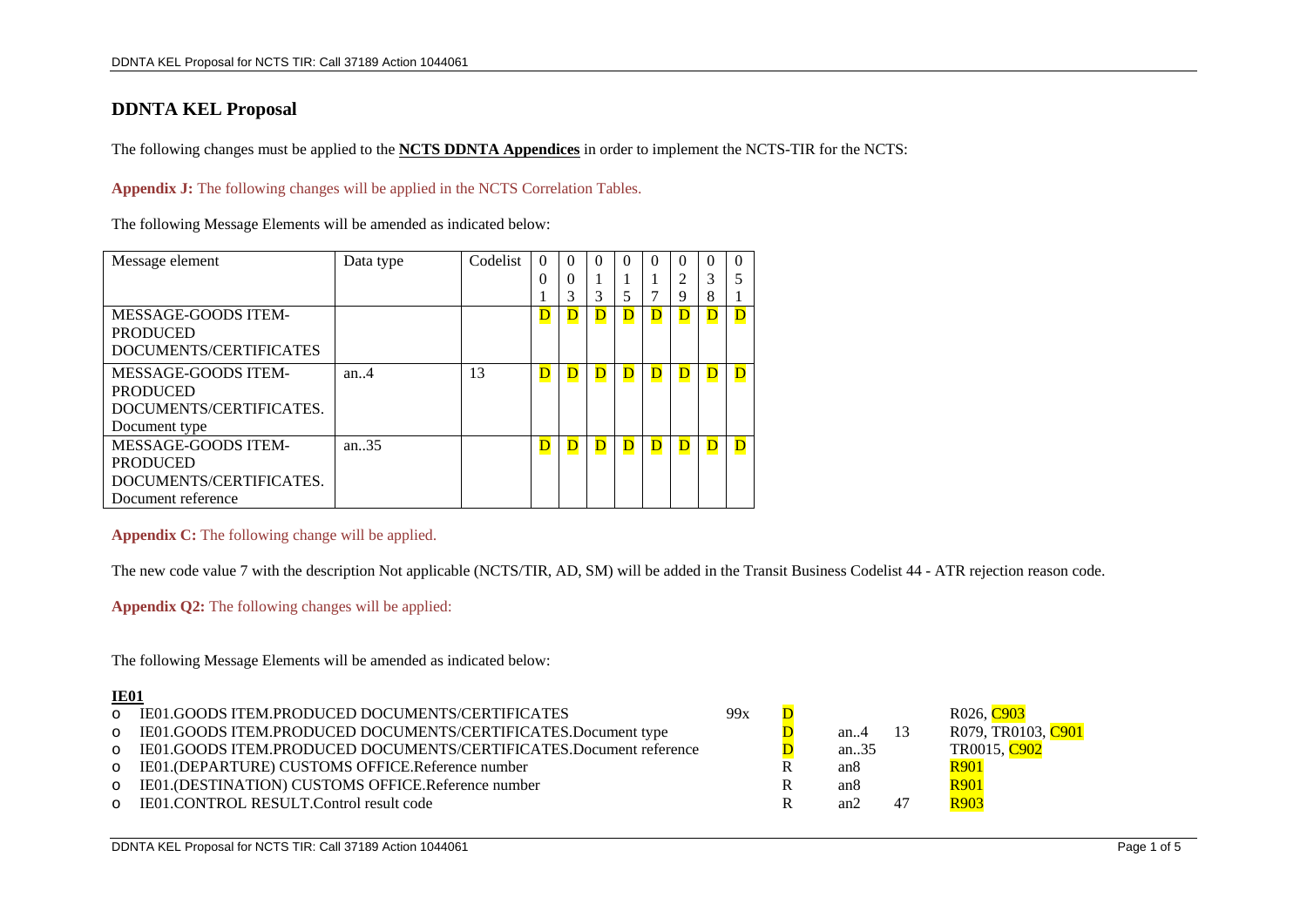### **IE03**

| $\circ$<br>$\circ$<br>$\circ$<br>$\overline{O}$<br>$\circ$<br>$\circ$ | IE03.GOODS ITEM.PRODUCED DOCUMENTS/CERTIFICATES<br>IE03.GOODS ITEM.PRODUCED DOCUMENTS/CERTIFICATES.Document type<br>IE03.GOODS ITEM.PRODUCED DOCUMENTS/CERTIFICATES.Document reference<br>IE03.(DEPARTURE) CUSTOMS OFFICE.Reference number<br>IE03.(DESTINATION) CUSTOMS OFFICE.Reference number<br>IE03.CONTROL RESULT.Control result code | 99x | $\overline{\mathbf{D}}$<br>D<br>D<br>$\mathbb{R}$<br>$\mathbf R$<br>$\mathbf R$ | an.4<br>an35<br>an <sub>8</sub><br>an8<br>an2 | 13<br>47 | C903<br>R079, TR0103, C901<br>TR0015, C902<br><b>R901</b><br><b>R901</b><br><b>R903</b> |
|-----------------------------------------------------------------------|---------------------------------------------------------------------------------------------------------------------------------------------------------------------------------------------------------------------------------------------------------------------------------------------------------------------------------------------|-----|---------------------------------------------------------------------------------|-----------------------------------------------|----------|-----------------------------------------------------------------------------------------|
| <b>IE13</b>                                                           |                                                                                                                                                                                                                                                                                                                                             |     |                                                                                 |                                               |          |                                                                                         |
| $\circ$                                                               | IE13.GOODS ITEM.PRODUCED DOCUMENTS/CERTIFICATES                                                                                                                                                                                                                                                                                             | 99x | $\overline{\mathbf{D}}$                                                         |                                               |          | C <sub>903</sub>                                                                        |
| $\circ$                                                               | IE13.GUARANTEE.GUARANTEE REFERENCE.Other guarantee reference                                                                                                                                                                                                                                                                                |     | D                                                                               | an35                                          |          | C130, R900                                                                              |
| $\circ$                                                               | IE13.GUARANTEE.Guarantee type                                                                                                                                                                                                                                                                                                               |     | $\mathbf R$                                                                     | an.9                                          | 31       | <b>C900</b>                                                                             |
| $\circ$                                                               | IE13.GOODS ITEM.PRODUCED DOCUMENTS/CERTIFICATES.Document type<br>IE13.GOODS ITEM.PRODUCED DOCUMENTS/CERTIFICATES.Document reference                                                                                                                                                                                                         |     | D                                                                               | an.4<br>an.35                                 | 13       | TR0103, C901<br>C <sub>902</sub>                                                        |
| $\circ$                                                               | IE13(DEPARTURE) CUSTOMS OFFICE.Reference number                                                                                                                                                                                                                                                                                             |     | $\bf D$<br>$\mathbf R$                                                          | an <sub>8</sub>                               |          | <b>R901</b>                                                                             |
| $\circ$<br>$\circ$                                                    | IE13(DESTINATION) CUSTOMS OFFICE.Reference number                                                                                                                                                                                                                                                                                           |     | $\mathbf R$                                                                     | an8                                           |          | <b>R901</b>                                                                             |
| $\circ$                                                               | IE13(TRANSIT) CUSTOMS OFFICE                                                                                                                                                                                                                                                                                                                | 9x  | $\mathbf D$                                                                     |                                               |          | <b>R902</b><br>C030                                                                     |
| $\circ$                                                               | IE13.CONTROL RESULT.Control result code                                                                                                                                                                                                                                                                                                     |     | $\mathbf R$                                                                     | an2                                           | 47       | <b>R903</b>                                                                             |
|                                                                       |                                                                                                                                                                                                                                                                                                                                             |     |                                                                                 |                                               |          |                                                                                         |
| <b>IE15</b>                                                           |                                                                                                                                                                                                                                                                                                                                             |     |                                                                                 |                                               |          |                                                                                         |
| $\Omega$                                                              | IE15.GOODS ITEM.PRODUCED DOCUMENTS/CERTIFICATES                                                                                                                                                                                                                                                                                             | 99x | $\overline{\mathbf{D}}$                                                         |                                               |          | R026, C903                                                                              |
| $\circ$                                                               | 4 IE15. .GUARANTEE.GUARANTEE REFERENCE.Other guarantee reference                                                                                                                                                                                                                                                                            |     | D                                                                               | an35                                          |          | C130, R900                                                                              |
| $\circ$                                                               | 1 IE15.GUARANTEE.Guarantee type                                                                                                                                                                                                                                                                                                             |     | R                                                                               | an.9                                          | 31       | C900                                                                                    |
| $\circ$                                                               | 2 IE15.GOODS ITEM.PRODUCED DOCUMENTS/CERTIFICATES.Document type                                                                                                                                                                                                                                                                             |     |                                                                                 | an.4                                          | 13       | TR0103, C901                                                                            |
| $\circ$                                                               | 3 IE15.GOODS ITEM.PRODUCED DOCUMENTS/CERTIFICATES.Document reference                                                                                                                                                                                                                                                                        |     | $\overline{\mathsf{D}}$                                                         | an35                                          |          | C <sub>902</sub>                                                                        |
| $\circ$                                                               | IE15.(DEPARTURE) CUSTOMS OFFICE.Reference number                                                                                                                                                                                                                                                                                            |     | $\overline{R}$                                                                  | an <sub>8</sub>                               |          | <b>R901</b>                                                                             |
| $\circ$                                                               | IE15.(DESTINATION) CUSTOMS OFFICE.Reference number                                                                                                                                                                                                                                                                                          |     | $\mathbf R$                                                                     | an8                                           |          | <b>R901</b>                                                                             |
| $\circ$                                                               | xIE15.(TRANSIT) CUSTOMS OFFICE                                                                                                                                                                                                                                                                                                              | 9x  | $\mathbf D$                                                                     |                                               |          | C030, R902                                                                              |
| $\circ$                                                               | xIE15.CONTROL RESULT.Control result code                                                                                                                                                                                                                                                                                                    |     | $\mathbf R$                                                                     | an2                                           | 47       | <b>R903</b>                                                                             |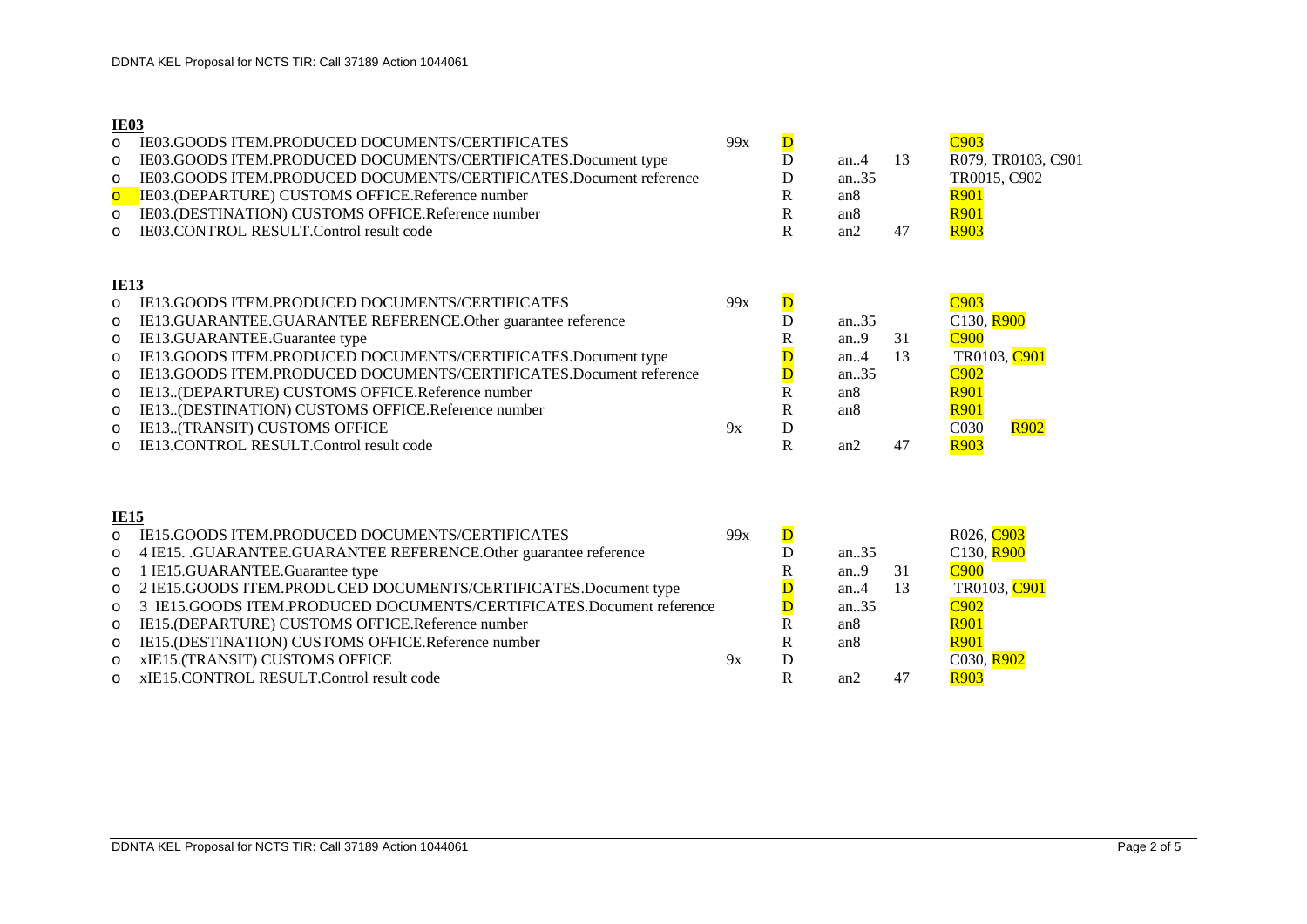# **IE17**

|                                                                                  | IEI/                                                                                                                                                                                                                                                                                                                                                                                |           |                                                                                                                    |                                                           |          |                                                                                                  |
|----------------------------------------------------------------------------------|-------------------------------------------------------------------------------------------------------------------------------------------------------------------------------------------------------------------------------------------------------------------------------------------------------------------------------------------------------------------------------------|-----------|--------------------------------------------------------------------------------------------------------------------|-----------------------------------------------------------|----------|--------------------------------------------------------------------------------------------------|
| $\circ$<br>$\overline{O}$<br>$\circ$<br>$\circ$<br>$\circ$<br>$\circ$<br>$\circ$ | <b>IE17.GOODS ITEM.PRODUCED DOCUMENTS/CERTIFICATES</b><br>IE17.GOODS ITEM.PRODUCED DOCUMENTS/CERTIFICATES.Document type<br>IE17.GOODS ITEM.PRODUCED DOCUMENTS/CERTIFICATES.Document reference<br>IE17.(DEPARTURE) CUSTOMS OFFICE.Reference number<br>IE17.(DESTINATION) CUSTOMS OFFICE.Reference number<br>IE17.(TRANSIT) CUSTOMS OFFICE<br>IE17.CONTROL RESULT.Control result code | 99x<br>9x | $\overline{\mathsf{D}}$<br>$\overline{\mathsf{D}}$<br>$\mathbf D$<br>R<br>${\bf R}$<br>$\mathbf{O}$<br>$\mathbf R$ | an.4<br>an35<br>an <sub>8</sub><br>an <sub>8</sub><br>an2 | 13<br>47 | R157, TR0008<br>TR0103, C901<br>C902<br><b>R901</b><br><b>R901</b><br><b>R902</b><br><b>R903</b> |
|                                                                                  | <b>IE29</b>                                                                                                                                                                                                                                                                                                                                                                         |           |                                                                                                                    |                                                           |          |                                                                                                  |
| $\Omega$                                                                         | IE29.GOODS ITEM.PRODUCED DOCUMENTS/CERTIFICATES                                                                                                                                                                                                                                                                                                                                     | 99x       | $\overline{\mathbf{D}}$                                                                                            |                                                           |          | C <sub>903</sub>                                                                                 |
| $\circ$                                                                          | IE29. GUARANTEE. Guarantee type                                                                                                                                                                                                                                                                                                                                                     |           | $\mathbf R$                                                                                                        | an.9                                                      | 31       | <b>C900</b>                                                                                      |
| $\circ$                                                                          | IE29.GOODS ITEM.PRODUCED DOCUMENTS/CERTIFICATES.Document type                                                                                                                                                                                                                                                                                                                       |           | $\overline{\mathsf{D}}$                                                                                            | an.4                                                      | 13       | TR0103, C901                                                                                     |
| $\circ$                                                                          | IE29.GOODS ITEM.PRODUCED DOCUMENTS/CERTIFICATES.Document reference                                                                                                                                                                                                                                                                                                                  |           | $\overline{\mathbf{D}}$                                                                                            | an35                                                      |          | C <sub>902</sub>                                                                                 |
| $\circ$                                                                          | IE29.(DEPARTURE) CUSTOMS OFFICE.Reference number                                                                                                                                                                                                                                                                                                                                    |           | $\overline{\text{R}}$                                                                                              | an <sub>8</sub>                                           |          | <b>R901</b>                                                                                      |
| $\circ$                                                                          | IE29.(DESTINATION) CUSTOMS OFFICE.Reference number                                                                                                                                                                                                                                                                                                                                  |           | ${\bf R}$                                                                                                          | an <sub>8</sub>                                           |          | <b>R901</b>                                                                                      |
| $\circ$                                                                          | IE29.(TRANSIT) CUSTOMS OFFICE<br>IE29.CONTROL RESULT.Control result code                                                                                                                                                                                                                                                                                                            | 9x        | ${\bf D}$<br>$\mathbf{R}$                                                                                          | an2                                                       | 47       | C030, R902<br><b>R903</b>                                                                        |
| $\Omega$                                                                         |                                                                                                                                                                                                                                                                                                                                                                                     |           |                                                                                                                    |                                                           |          |                                                                                                  |
| $\circ$                                                                          | <b>IE38</b><br>IE38.GOODS ITEM.PRODUCED DOCUMENTS/CERTIFICATES.Document type                                                                                                                                                                                                                                                                                                        |           | $\overline{\mathsf{D}}$                                                                                            | an.4                                                      | 13       | R079, TR0103, C901                                                                               |
| $\circ$                                                                          | IE38.GOODS ITEM.PRODUCED DOCUMENTS/CERTIFICATES.Document reference                                                                                                                                                                                                                                                                                                                  |           | $\overline{\mathbf{D}}$                                                                                            | an35                                                      |          | TR0015, C902                                                                                     |
| $\circ$                                                                          | IE38.(DEPARTURE) CUSTOMS OFFICE.Reference number                                                                                                                                                                                                                                                                                                                                    |           | R                                                                                                                  | an <sub>8</sub>                                           |          | <b>R901</b>                                                                                      |
| $\circ$                                                                          | IE38.(DESTINATION) CUSTOMS OFFICE.Reference number                                                                                                                                                                                                                                                                                                                                  |           | $\mathbf R$                                                                                                        | an8                                                       |          | <b>R901</b>                                                                                      |
| $\circ$                                                                          | IE38.CONTROL RESULT.Control result code                                                                                                                                                                                                                                                                                                                                             |           | ${\bf R}$                                                                                                          | an2                                                       | 47       | <b>R903</b>                                                                                      |
| $\circ$                                                                          | IE38.GOODS ITEM.PRODUCED DOCUMENTS/CERTIFICATES                                                                                                                                                                                                                                                                                                                                     | 99x       | $\overline{\mathbf{D}}$                                                                                            |                                                           |          | R026, C903                                                                                       |
|                                                                                  | <b>IE50</b>                                                                                                                                                                                                                                                                                                                                                                         |           |                                                                                                                    |                                                           |          |                                                                                                  |
| $\circ$                                                                          | IE50.HEADER.(DEPARTURE) CUSTOMS OFFICE.Reference number                                                                                                                                                                                                                                                                                                                             |           | $\mathbb{R}$                                                                                                       | an <sub>8</sub>                                           |          | <b>R901</b>                                                                                      |

o IE50.(TRANSIT) CUSTOMS OFFICE  $9x$  D  $\overline{D}$  R902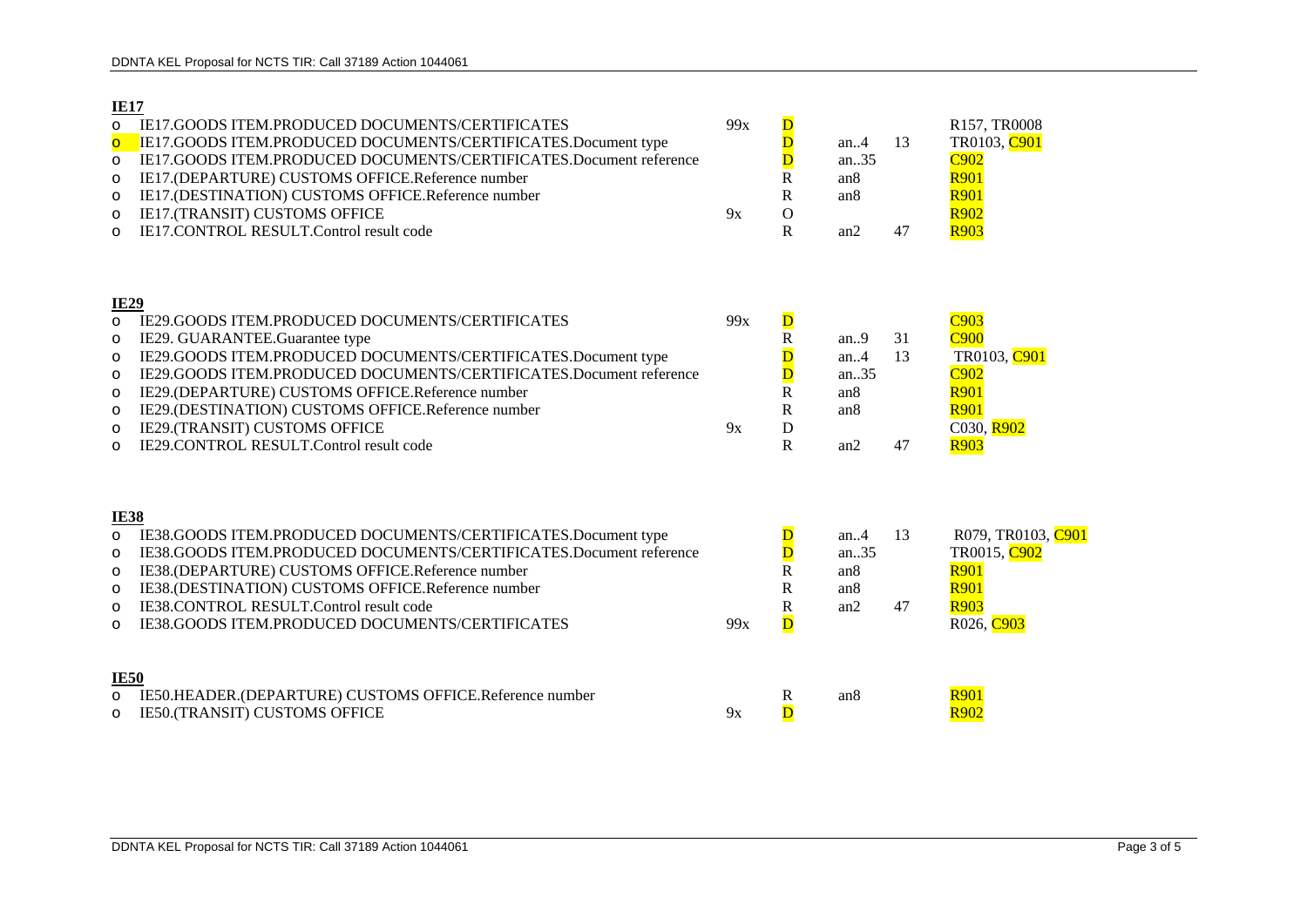## **IE51**

| $\circ$ | IE51. GUARANTEE. Guarantee type                                    |     | R                       | an.9            | 31 | C <sub>900</sub>       |
|---------|--------------------------------------------------------------------|-----|-------------------------|-----------------|----|------------------------|
| $\circ$ | IE51.GOODS ITEM.PRODUCED DOCUMENTS/CERTIFICATES.Document type      |     |                         | an $4$          | 13 | TR0103, C901           |
| $\circ$ | IE51.GOODS ITEM.PRODUCED DOCUMENTS/CERTIFICATES.Document reference |     |                         | an. $.35$       |    | C <sub>902</sub>       |
| $\circ$ | IE51.(DEPARTURE) CUSTOMS OFFICE.Reference number                   |     | R                       | an <sub>8</sub> |    | <b>R901</b>            |
| $\circ$ | IE51.(TRANSIT) CUSTOMS OFFICE                                      | 9x  | D                       |                 |    | C030. R902             |
| $\circ$ | IE51.CONTROL RESULT.Control result code                            |     | R                       | an2             | 47 | <b>R903</b>            |
| $\circ$ | <b>IE51.GOODS ITEM.PRODUCED DOCUMENTS/CERTIFICATES</b>             | 99x | $\overline{\mathbf{D}}$ |                 |    | R026, C <sub>903</sub> |
| $\circ$ | IE51.(DESTINATION) CUSTOMS OFFICE.Reference number                 |     | R                       | an8             |    | <b>R901</b>            |
| $\circ$ | IE51. .GUARANTEE.GUARANTEE REFERENCE.Other guarantee reference     |     | D                       | an.35           |    | C130, R900             |
|         |                                                                    |     |                         |                 |    |                        |
|         | <b>IE114</b>                                                       |     |                         |                 |    |                        |
| $\circ$ | IE114. (ACTUAL OFFICE OF TRANSIT) CUSTOMS OFFICE.Reference number  |     | R                       | an <sub>8</sub> |    | <b>R902</b>            |
|         | <b>IE115</b>                                                       |     |                         |                 |    |                        |
| $\circ$ | IE115.(DEPARTURE) CUSTOMS OFFICE.Reference number                  |     | R                       | an8             |    | <b>R901</b>            |
| $\circ$ | IE115. (ACTUAL OFFICE OF TRANSIT) CUSTOMS OFFICE.Reference number  |     | R                       | an8             |    | R <sub>902</sub>       |

#### **Conditions**

| C085 | IF "Guarantee type" = "0", "1", "2", "4", "9" or "B" THEN |
|------|-----------------------------------------------------------|
|      | "GUARANTEE REFERENCE" = "R"                               |
|      | EL SE                                                     |
|      | "GUARANTEE REFERENCE" = "O"                               |

- C900 IF "Declaration Type  $(box 1)$ " = 'TIR', THEN "Type of Guarantee" type  $B' = R'$ ELSE "Type of Guarantee" type 'B' cannot be used
- C901 IF "Declaration Type" = 'TIR', THEN only one occurrence of "Document Type (box 44)" with the value '952' is allowed within one operation and must be present in the first goods item ELSE "Document Type (box 44)" = 'O